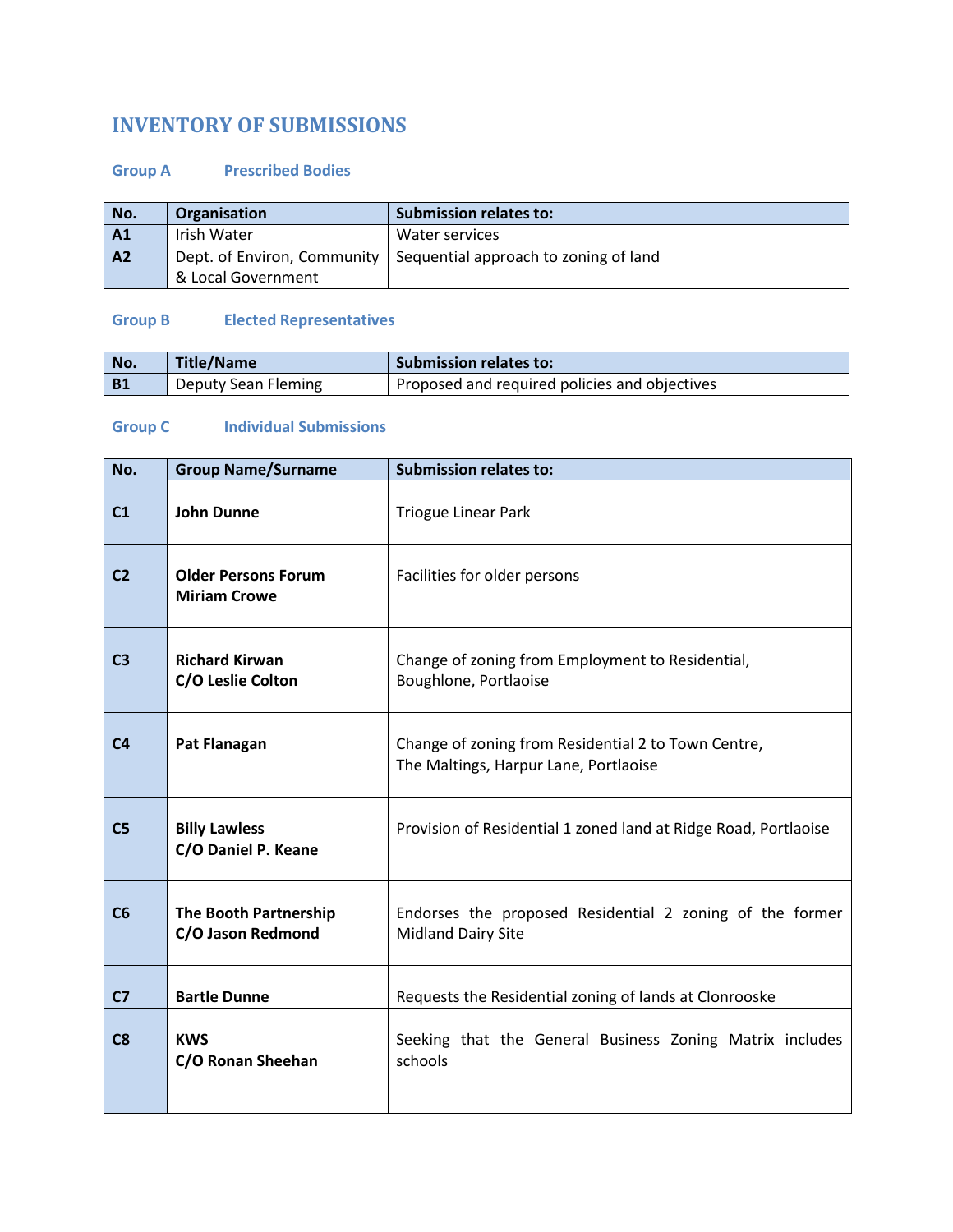| C9              | The Booth Partnership<br>C/O Jason Redmond                                          | Lands should be included as Strategic Reserve at Ratheven                                                                    |
|-----------------|-------------------------------------------------------------------------------------|------------------------------------------------------------------------------------------------------------------------------|
| C10             | <b>Peter Naughton</b>                                                               | Seeks change of zoning from Residential (R1) to Residential (R2)                                                             |
| C11             | <b>OPW</b><br>C/O Catherine Eddery                                                  | Welcomes change in zoning from Industrial to Enterprise and<br>Employment at Portlaoise IDA Business Park                    |
| C12             | <b>Dunamaise Homes</b><br>C/O David Mulcahy                                         | Seeking change from Strategic Reserve to Residential 2 at<br>Kilminchy                                                       |
| C13             | <b>Kyles</b><br><b>Estates</b><br>Ltd.<br>&<br>Dexterbrook Ltd.<br>C/O BMA Planning | Seeking Residential 2 and Neighbourhood Centre zoning at<br>Former Centrepoint site                                          |
| C14             | <b>TII</b><br>C/O Michael McCormack                                                 | Transport Infrastructure                                                                                                     |
| C15             | <b>Garryduff Properties</b><br>C/O Jason Redmond                                    | Seeking change of zoning from Strategic Reserve to Residential<br>2 at Kilminchy                                             |
| C16             | Respond<br>C/O Angela Tunney                                                        | Welcomes the proposed Residential 2 zoning at Abbeyleix Road                                                                 |
| C17             | <b>Jim Douglas</b><br>C/O Jason Redmond                                             | Seeking the change of zoning from General Business to<br>Residential at Marian Avenue/ Old Knockmay Road                     |
| C18             | <b>Graham Developments</b><br>C/O James Graham                                      | Object to the proposed change of zoning from Residential 1 to<br>Community, Educational and Institutional use at Borris Road |
| C19             | <b>Sean Mullins</b>                                                                 | Town centre residential use                                                                                                  |
| C <sub>20</sub> | <b>Breven Commercial Limited</b><br>C/O Thornton O'Connor                           | Seeks the rezoning of land from Open Space to Residential at<br>Rockview                                                     |